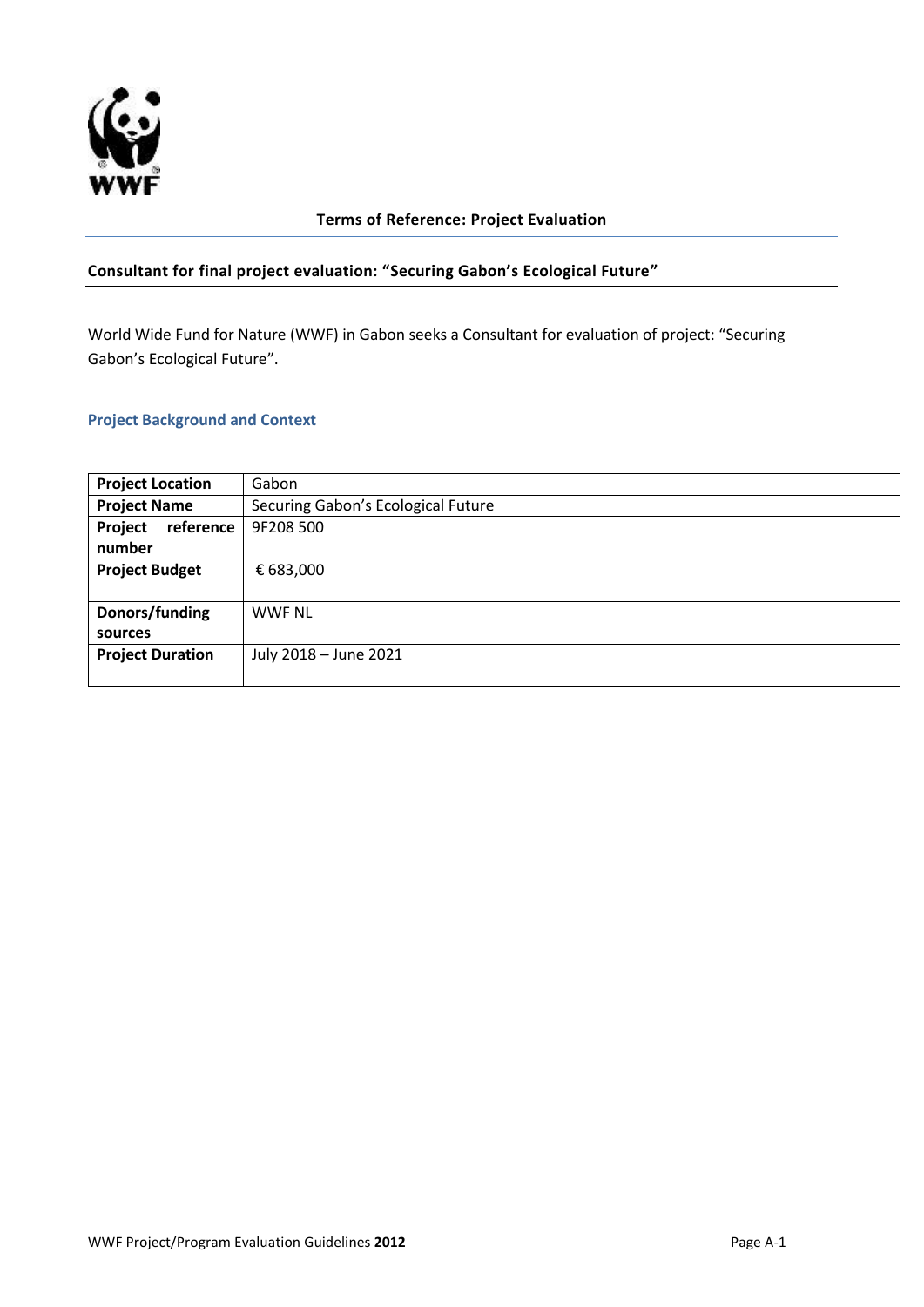With a total human population in 2017 of 2,028,794, or 5.5 people per Km2, middle-income Gabon is one of the least densely populated countries in the world. This low human population density has left the country's biodiversity and natural resources relatively intact until now; at over 85% forest cover, in addition to other important ecosystems such as savannas, rivers, deltas, lagoons and marine environments, as well as a remarkably high level of species biodiversity, Gabon is exceptionally rich in natural capital.

However, Gabon is at an important crossroad of development. For the past 20 years, the country has known a strong economic growth, largely driven by a thriving oil exploitation sector; oil industry accounts for more than 50% of Gabon's GDP and 80% of the country's export earnings. However, dwindling production due to maturing fields and a lack of major new finds have led to a significant decrease in production, and the global oil price downturn have hurt the nation's economy. Conscious of these developments, the Government of Gabon's Emergent' Strategic Development Plan (PSGE) 2010-2025 sets out the government's intention to decrease the country's dependence on the oil industry and to diversify the economy by attracting new investment in a variety of sectors. Key in this are the mining industry and large-scale agricultural expansion, in particular in the palm oil sector.

The expansion in the mining and agricultural sector is anticipated to put growing pressure on Gabon's natural environment. Despite the fact that the PSGE's 'Green Gabon' pillar sets out ambition that the growth and diversification of Gabon's economy should respect the government's vision of sustainable development, the reality is that the accelerated investment and growth created by Gabon Emergent is already bringing increased pressure for land conversion, and besides some notable exceptions, many investments do not yet apply environmental and social responsibility standards.

Within this context, the "Securing Gabon's Ecological Future" project builds on the Government's commitment for sustainability, by focusing on transformational interventions across the three WWF global practice drivers: Governance, Markets and Finance. In this regard, the project will address critical aspects of the global goals for Forests, Food, Wildlife and Freshwater in this important part of the Congo Basin – one of WWF's 35 priority area – and as key conservation targets forest (including savannah) and freshwater ecosystems, forest elephants and great Apes. Focus herein will be on the interlinked themes of natural capital values, land use planning, sustainability standards and best management practices (environmental, social and agricultural) across Gabon's development sectors while strengthening the voice of civil society in debates around the use and management of the country's rich natural resources.

The project's geographical scope extends to the whole territory of Gabon as a jurisdictional landscape, and is intended in this regard to influence and shape the general policy climate of Gabon in terms of recognition of the values of natural capital based goods and service as an important aspect to be considered in decision making around major development strategies and programs. At the same time, the project adopts a pilotlevel focus on one of Gabon's two HCV landscapes, the Gamba landscape. The results of this pilot work will be used to influence the broader national-level policy framework, but at the same feed into the ongoing land use planning process in the Southern Gabon region (supported among others through separate funding from WWF NL).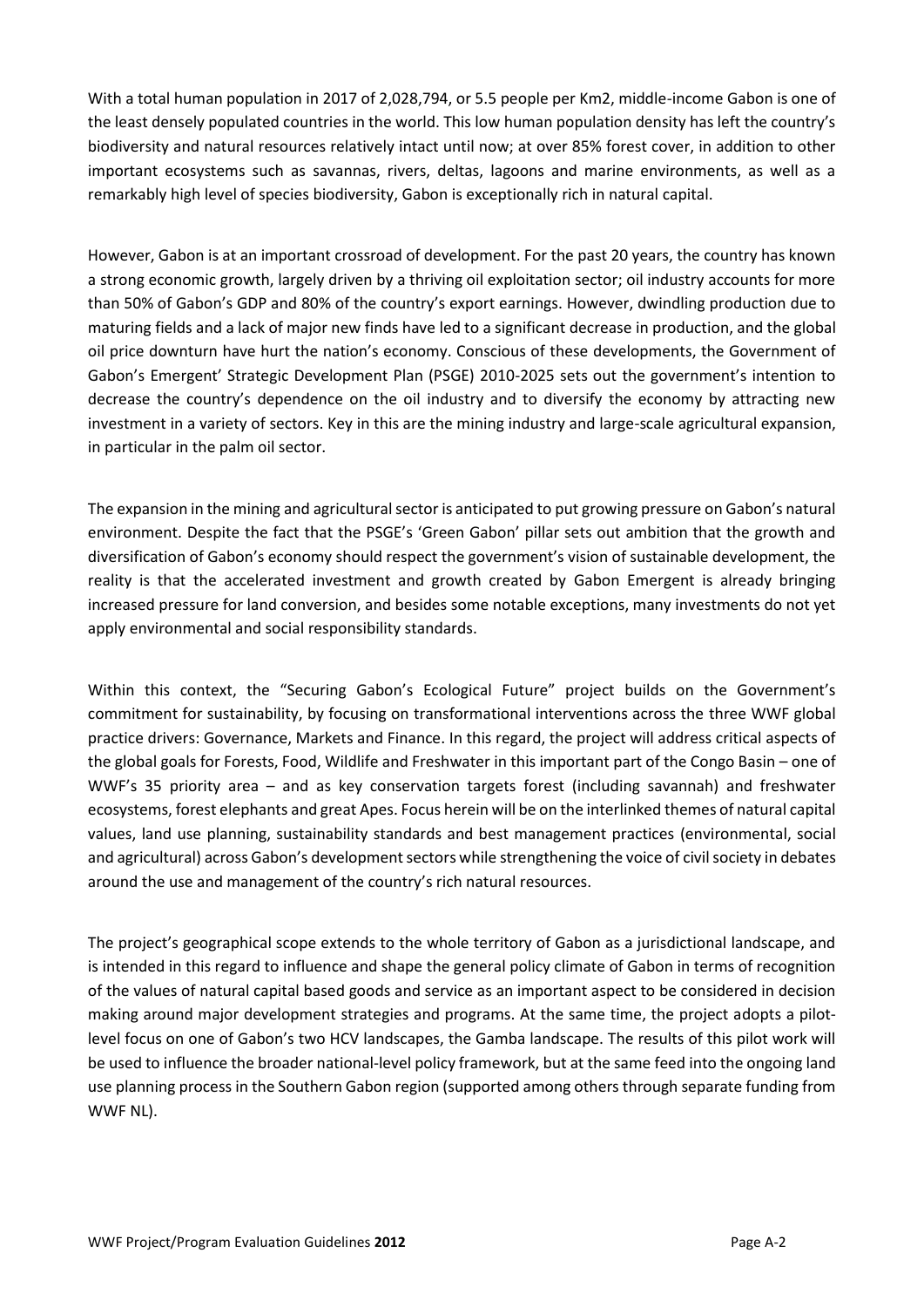The central theory of change that underpins the project is that by assuring that (i) Government considers the importance of natural capital in decision-making around land use planning and investment plans, as well as adopts and enforces best practice standards for such investments (RSPO & FSC), (ii) private sector at the same time adopts standards and norms in line with international practice as part of their operation, and (iii) civil society is adequately educated and empowered to influence and monitor Government and private sector investment decisions, Gabon's rich natural capital will be better managed, to the benefit of both nature and its dependent population.

# **Project Goal, Objectives and Strategies**

### The Goal of the project is:

*To ensure that Gabon's biodiversity is sustainably managed so that its rich natural capital continues to bring well-being to populations, and healthy and equitable growth in Gabon*

More concretely, the project's four key strategies, as outlined above, may be translated into four main objectives:

- *Objective 1: By 2021 the economic importance of Gabon's natural capital for the national economy are un-derstood and incorporated into government and eventually also private sector decision making.*
- *Objective 2: By 2021, Gabon's national regulations and norms incorporate best practice standards in relation to the management of HCV/HCS zones.*
- *Objective 3: By 2021 sustainable development best practice standards are implemented by large and small producers throughout at least one key economic sector in Gabon.*
- *Objective 4: By 2021 national/local CSOs and village committees are informed and empowered to be an active voice advocating for sustainable development at local and national level*

#### **Project Evaluation Purpose and Use, Objectives and Scope**

The primary client of the evaluation is WWF Netherlands, who formally requested the evaluation (as the program funding is higher than € 500,000 threshold). The timing of the evaluation is triggered by the coming to an end of the current phase of WWF NL funding of the Securing Gabon's Ecological Future project (June 2021).

WWF NL has confirmed a non extension of this project which must end on 31 June 2021.

#### **Key Objectives of this evaluation:**

- 1. Evaluate what has been achieved so far based on the defined objectives and as per the strategies contained in the project document as well as sustainability of results a. .
- 2. Provide recommendations for WWF Gabon and WWF NL, that will serve for the eventual future project in term of what worked well (to be scaled) and what doesn't worked (to be improved).

#### **Other beneficiaries of the Evaluation findings:**

WWF ROA Yaoundé Hub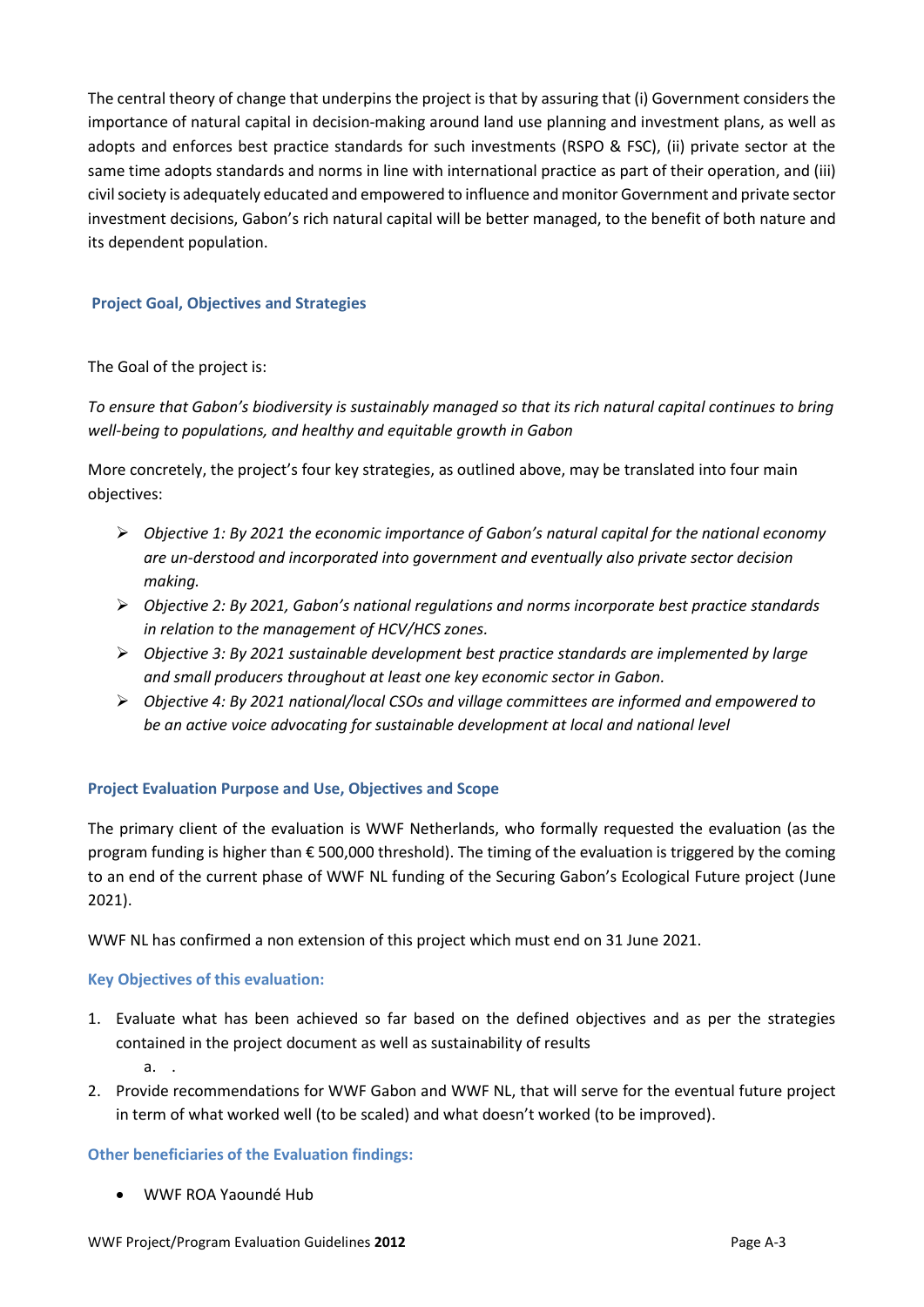- WWF Gabon
- The Executive Secretariat of the Economic Community of Central Africa States (ECCAS), a WWF key implementing partner of the Congo basin regional Food System & Green Growth Program;
- WWF ROA (to guide the implementation of its Conservation strategy)
- The different key government ministries in Gabon
- The private sector and partners (technical and financial) operating in Gabon
- Local CSOs and communities.

| <b>Individuals</b><br>who have commissioned<br>the<br>evaluation:                           | Ingeborg Mägi, Ron Lamain and Marco Dekker<br>(M&E), WWF NL                                                                                                                                                                                                                                                              |
|---------------------------------------------------------------------------------------------|--------------------------------------------------------------------------------------------------------------------------------------------------------------------------------------------------------------------------------------------------------------------------------------------------------------------------|
| Those responsible for the oversight of the<br>evaluation:                                   | Ludovic MIARO, Regional Food System &<br>٠<br>Green Growth Program Lead,<br>Terrence Ekande, WWF Gabon<br>Country<br>Director, a.i.<br>Eugène Ndong Ndoutoume, National Business<br>$\bullet$<br>and Biodiversity Coordinator (WWF Gabon)<br>Marthe Jamila N'NANG AKOULOU, Project<br>$\bullet$<br>Assistant (WWF Gabon) |
| Those responsible to act on the results, including<br>the writing of a management response: | Terrence Ekandje,<br>Ludovic Miaro<br>Eugène Ndong Ndoutoume<br>Marthe Jamila N'NANG AKOULOU                                                                                                                                                                                                                             |
| Secondary audiences that benefit from learning<br>generated by the evaluation:              | Oil palm companies (such as OLAM)                                                                                                                                                                                                                                                                                        |
| Dissemination of results:                                                                   | WWF Gabon and WWF ROA                                                                                                                                                                                                                                                                                                    |

# **Evaluation Criteria and Guiding questions**

The evaluation shall span the period July 2018 (when the project began to present date) and it will be focusing on evaluating the extent to which the different activities realized over this period have been able to contribute or not contribute towards attaining the goals and objectives. It is expected that the evaluator in carrying out this assignment will use the WWF Evaluation Guidance for report structuring and performance rating.

Considering both time and financial constraints, it is expected that the evaluator will have to travel just to Gabon to meet with those responsible for the execution of the project but also with the different stakeholders. It is also expected that the evaluator may organize e-meetings with those stakeholders he/she may not be able to physically meet during the trip to Gabon. The travels and meetings in Gabon will be facilitated WWF Gabon country office.

Related to the evaluation objective, it is expected that the consultant is to assess the relevance and the contribution of the project in delivering effectively and efficiently the strategic objectives' planned:

- $\triangleright$  Providing government agencies and investors with a better understanding of the value of natural capital, of the benefits of sustainable investment and of the economic costs of failing to address environmental and social risks;
- $\triangleright$  Supporting the uptake of market-based standards for key sectors, and mainstreaming of standards and business models that can support a shift towards sustainable production;
- $\triangleright$  Influencing private sector to adopt sustainability criteria, in line with international standards; and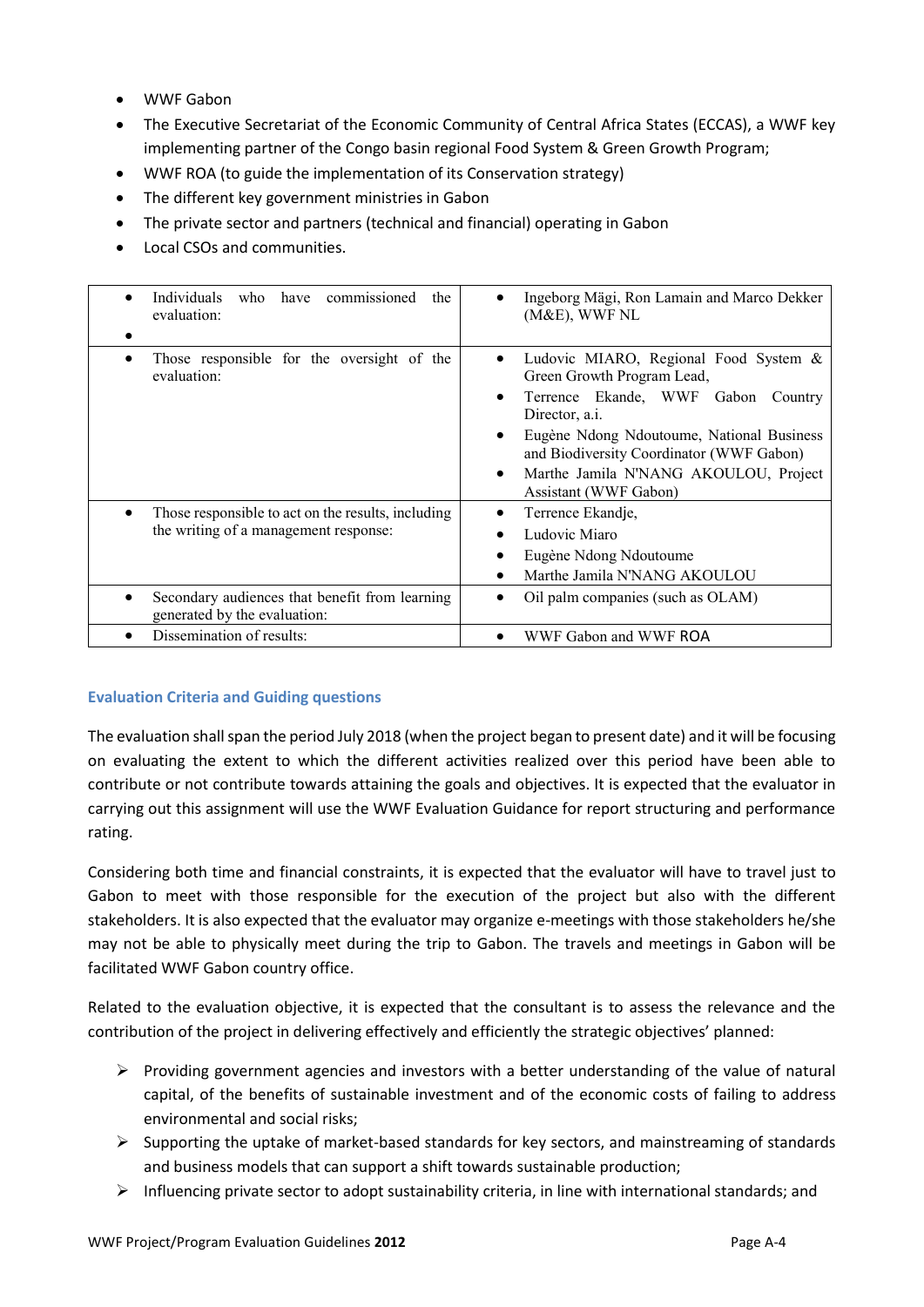$\triangleright$  Building an informed civil society that is demanding economic growth that brings environmental and social benefits.

# **Efficiency**

A measure of the relationship (i) between outputs, the products or services of the intervention, and input and (ii) the human and financial resources the intervention uses:

- Appropriateness of the resources (both material and human) used for the programme;
- An analysis of whether certain costs could be reduced without threatening the programmes key objectives and goals?

# **Effectiveness**

A measure of the extent to which the intervention's intended outcomes, its specific objectives or intermediate results has been achieved:

- What has and has not been achieved (both intended and non-intended) in relation to the duration of the project;
- Identification of factors that have may have negatively effected project effectiveness.
- Quality of the monitoring during project implementation.

# **Project Impacts**

A measure of all significant impacts (positive or negative) of the project intervention on targeted stakeholders, natural resources and/or footprint issues.

- Analysis of the project's contribution to better understanding of the value of natural capital, of the benefits of sustainable investment and of the economic costs of failing to address environmental and social risks;
- Analysis of the project's impact on the involvement of private sector in the sustainable management of natural resources through best management practices;
- Analysis of the project's perceived impact on relevant policies and legal frameworks in the 3 countries.
- Analysis of the project's perceived impact on the capacity to mainstreaming of standards and business models that can support a shift towards sustainable production;
- Measure of concrete impacts/changes on the ground showing civil society that is demanding economic growth that brings environmental and social benefits .

# **Project Sustainability**

A measure of whether the benefits of a conservation intervention are likely to continue after external support has ended:

- Are the results of the project sustainable in the long-term?
- Does the project have the right measures in place to ensure WWF conservation work is sustainable in Gabon?
- What are the key factors that will require attention in order to improve prospects of sustainability of project outcomes and the potential for replication of the approach?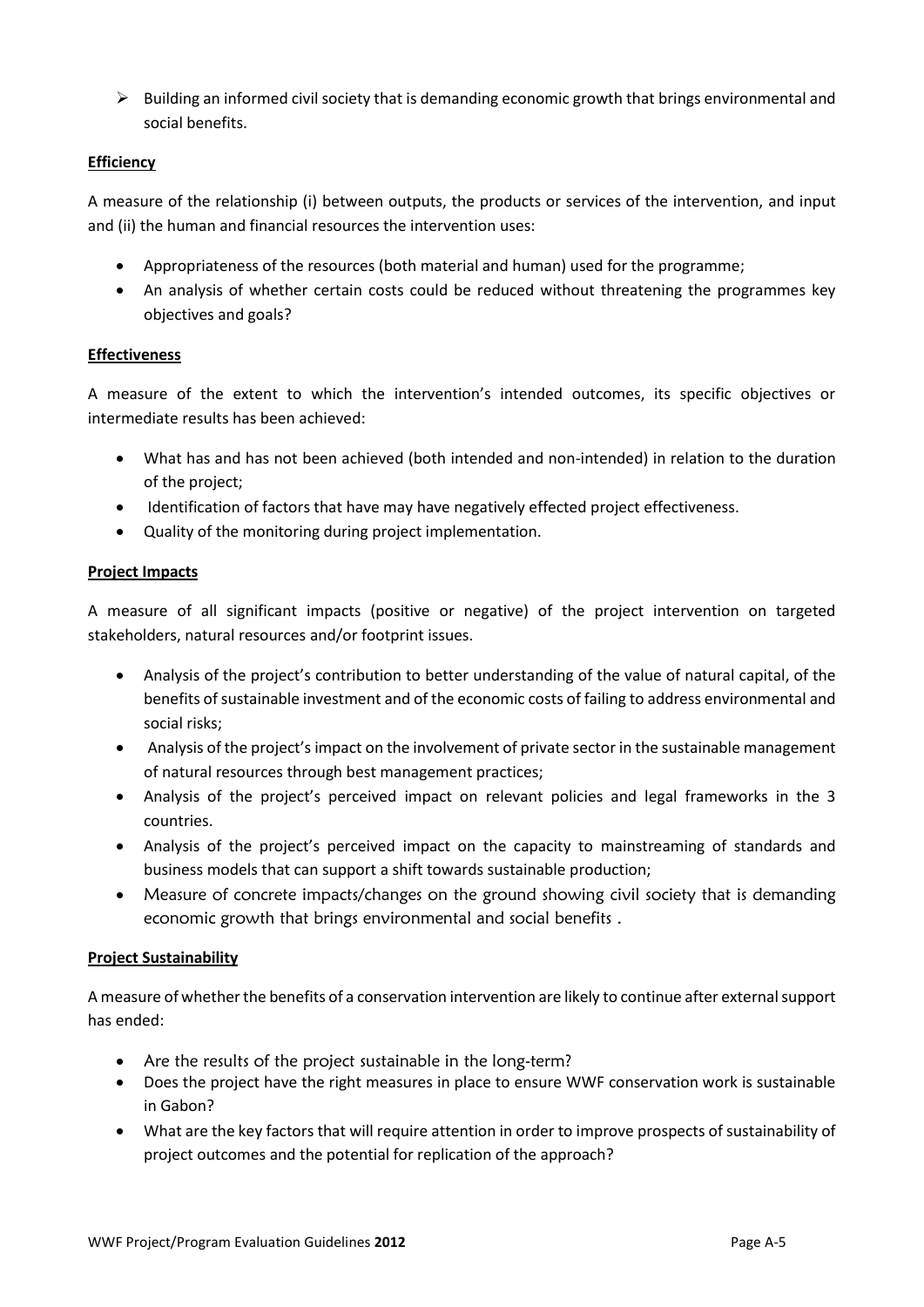- Based upon existing plans and observations made during the evaluation, what are the key strategic options for the future of the project (e.g. exit, scale down, replicate, scale-up, continue business-asusual or major changes to approach)?
- What is the potential for WWF to support Green Growth via influencing large scale landscape /climate funding (such as for example via the proposed TRIDOM conservation plan)?

# **Adaptive Capacity**

**Adaptive Capacity is a measure of the extent to which the project or programme regularly assesses and adapts its work, and thereby ensures continued relevance in changing contexts, strong performance, and learning.** 

Related questions:

- Applying Good Practice (work & monitoring plans, reporting progress, etc.): Did the team examine good practice lessons from other conservation/ development experiences and consider these experiences in the project/programme design?
- What joint planning procedures have been applied and how did stakeholders contribute?
- How was the project monitored and how were activities adapted according to monitoring results?
- How project funds managed and project were dispenses monitored against budget provisions and procurement regulations?
- Identify any exceptional experiences that should be highlighted regarding what worked and didn't work (e.g. case-studies, stories, good practices)?
- What are possible new or aggravated threats to biodiversity conservation that should be addressed?
- What is the potential for WWF to play a role in influencing new Green Investment funding that are being set up (REDD+, Green Climate Fund, CAFI, GEF, GCF, etc.))?

#### **Methodology Considerations**

The evaluation methodology should consist of:

- a) The compiling and review of all relevant project documents (will be provided by GCPO)
- b) Review of relevant legal and regulatory framework (will be provided by GCPO)
- c) Induction meeting and interviews with WWF management staff in Libreville
- d) Skype interviews with relevant WWF Staff (Gabon)
- e) Interviews with key project stakeholders (team WWF France)
- f) Field trip to the program area and visits of selected project sites
- g) Interviews with private sector representatives (palm oil and logging companies)
- h) Interviews with local communities (smallholders)
- i) Interviews with other relevant stakeholders (CSOs, ministries)
- j) Workshop with WWF staff in Libreville to present and discuss evaluation findings

The consultant may propose additional methodological components to be agreed upon with WWF Gabon.

The evaluator uses the WWF Evaluation Guidance for report structure and performance rating.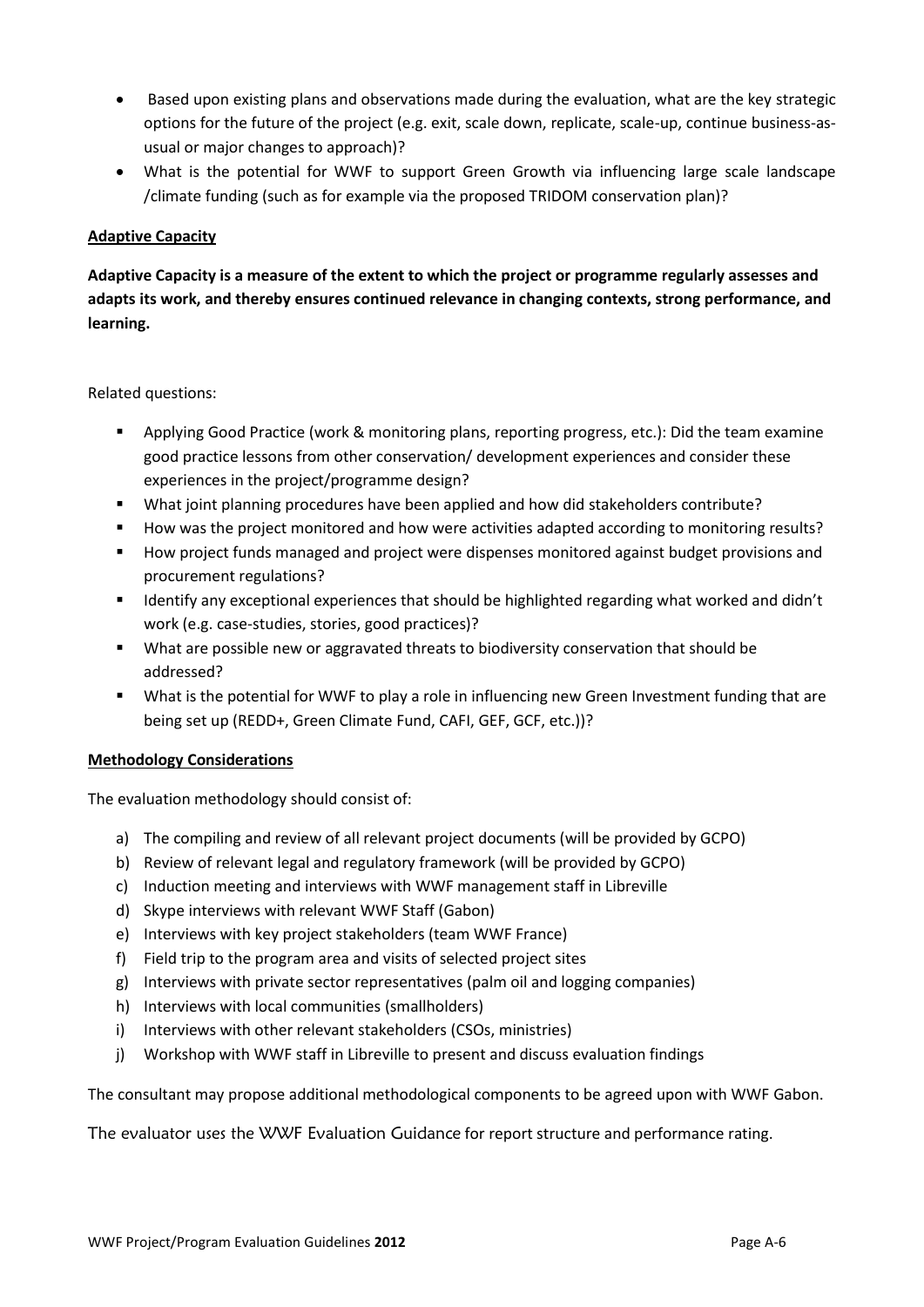# **Qualifications of Evaluator**

The Evaluator should be bilingual (English/French) in order to be able to evaluate all of the texts and reports, as well as to communicate with WWF staff and relevant stakeholders/partners of the project. The evaluator should also have proven experience with the evaluation of conservation projects implemented by nongovernmental organisations, as well as familiarity with the issues surrounding environmental best practice policies and implementation in palm oil and forestry.

Central African experience would be much appreciated but is not obligatory.

### **Proposed Evaluation timeline**

| <b>Activity</b>                                                     | <b>Target Date (Duration)</b> |  |  |
|---------------------------------------------------------------------|-------------------------------|--|--|
| Selection of Evaluator                                              | By 15 March 2021              |  |  |
| Start date                                                          | $1st$ April 2021              |  |  |
| Preparing for the evaluation, reading documents and preparing       | 3 days                        |  |  |
| questions for the team (from home)                                  |                               |  |  |
| Meeting with project team, WWF management team (Gabon and           | 15 days                       |  |  |
| Congo basin), WWF NL team and stakeholders in Gabon (public &       |                               |  |  |
| private sector, local CSOs and communities) listed above; including |                               |  |  |
| travel times in Gabon.                                              |                               |  |  |
| Debriefing meeting with project management team                     | 1 day                         |  |  |
| Preparation of draft report                                         | 3 days                        |  |  |
| Submission of Draft report to WWF                                   | By 23 April 2021              |  |  |
| Allow 5 days for comments by WWF Gabon, Congo basin and WWF         | By 28 April 2021              |  |  |
| NL.                                                                 |                               |  |  |
| Preparation of final report                                         | 2 day                         |  |  |
| Submission of final report                                          | By $1st$ May 2021             |  |  |
| Total number of professional days                                   | 26 days                       |  |  |
|                                                                     |                               |  |  |

#### **Deliverables**

- A draft evaluation report in English of maximum 25 pages (without annexes).
- Feedback session on First Draft Report with WWF management
- Final Evaluation report

### **Preparation and organisation of Evaluation**

The following shall be required pre-reading material for the evaluator:

- Project Description (appendix 1);
- Technical and Financial reports for FY19, FY20 and mid-term FY21;
- Other technical reports available.

The evaluator will conduct a preparatory briefing meeting by phone/skype with relevant WWF Netherlands staff charged with overseeing the "Securing Gabon's Ecological Future "project prior to his/her site visit to Gabon.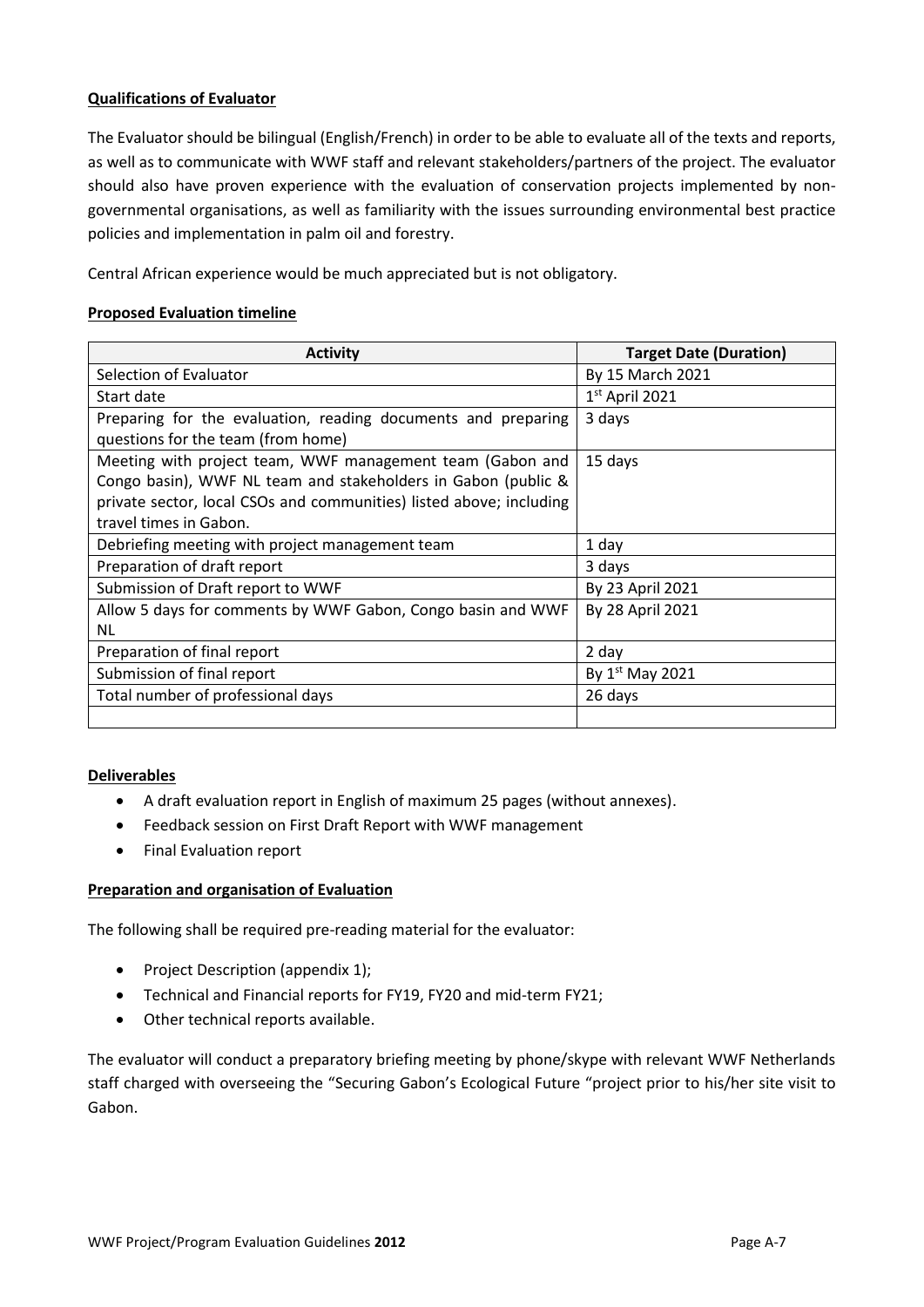The evaluation will be based in great part on interviews and discussions with the following individuals and organisations including:

- WWF staff responsible for the management and implementation of the project both in the Netherlands (D&I team), Gabon (project team) and Congo basin (Regional Food System & Green Growth Lead);
- Key WWF network staff (Country Directors Gabon);
- Government key institutions (AGANOR; Ministries Agriculture and Environment/Forestry Gabon
- Private sector players in Gabon (Palm Oil and logging companies);
- Other conservation NGO's and local CSOs active in Gabon
- Technical partners (CIRAD, CIFOR, PROFOREST, IUCN, MBG, TEREA etc.)
- Local communities and officials in the project area.

Depending on availability, some of these meetings could take place by skype or telephone.

# **Financial Terms**

The costs of an international flight will be covered by the project. All domestic travel within the project scope area (Gabon) will also be arranged and paid for by the project (transport, hotel and food will be based on WWF per diem rates)). An honorarium will be offered based on the estimated number of days of work. Visa cost will be reimbursed based on real cost.

# **Expression of Interest**

All candidates interested in conducting this evaluation on a consultant basis should submit, no later than **February 28th 2021,** a detailed technical proposal including:

- A curriculum vitae detailing his/her experience in project evaluation and NGO led conservation project implementation in Africa;
- The proposed evaluation plan (description of approach, suggestions for interview questions, timeline and time allocation, etc.) and comments on the Terms of Reference;
- A proposed date for the site visit in Gabon;
- A detailed budget proposal which takes into account the financial conditions specified in these ToR and specifies the honorarium (daily rate) as well as any other costs.

# **The estimated end date of the evaluation will be March 15, 2021.**

All applications should be sent to [wwfgab@wwfgab.org](mailto:wwfgab@wwfgab.org) with copy to [endong@wwfgab.org](mailto:endong@wwfgab.org) and with reference **"Securing Gabon's Ecological Future – project evaluation"**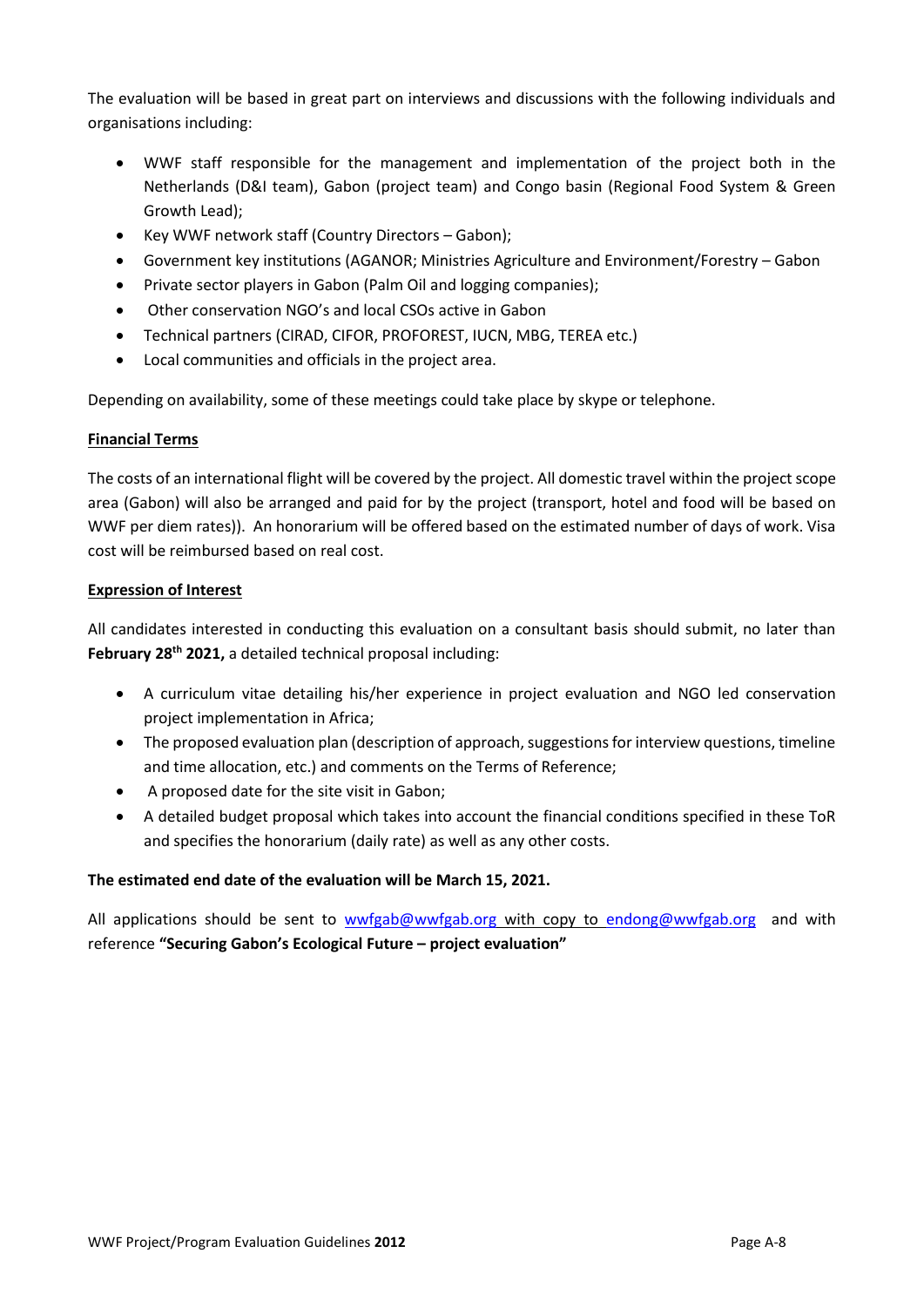#### **ANNEXS**

#### **Annex 1. Part A: REPORT SAMPLE TEMPLATE**

The following provides a basic outline for an evaluation report. While this should be easily applied to evaluations of simpler projects or programs, adaptation will be needed to ensure reports of more complex programs (e.g., Country Offices, multi-country regions, eco-regions, Network Initiatives) are well organized, easy to read and navigate, and not too lengthy.

### **Title Page**

 Report title, project or programme title, and contract number (if appropriate), Date of report, Authors and their affiliation, Locator map (if appropriate)

### **Executive Summary** *(between 2 to 4 pages)*

- Principal findings and recommendations, organized by the six core evaluation criteria
- Summary of lessons learned

#### **Acknowledgements**

### **Table of Contents**

#### **List of Acronyms and Abbreviations**

### *Body of the report (no more than 25 pages)*

### **A. Introduction (max 3 pages)**

- Concise presentation of the project/programme characteristics
- Purpose, objectives, and intended utilization of the evaluation (reference and attach the ToR as an annex)
- Evaluation methodology and rationale for approach (reference and attach as annexes the mission itinerary; names of key informants; a list of consulted documents; and any synthetic tables containing project/programme information utilized in the exercise)
- Composition of the evaluation team, including any specific roles of team members

# **B. Project/Programme Overview (max 5 pages)**

- Concise summary of the project or programme's history, evolution, purpose, objectives, and strategies to achieve conservation goals (attach conceptual model, results chain or logical framework and project monitoring system as annexes)
- Essential characteristics: context, underlying rationale, stakeholders and beneficiaries
- Summarize WWF's main interest in this project or programme

#### **C. Evaluation Findings (5-8 pages)**

- Findings organized by each of the six core evaluation criteria, including sufficient but concise rationale.
- Tables, graphics, and other figures to help convey key findings

#### **D. Conclusions and recommendations (5-8 pages)**

- Conclusion and recommendation organised each of the six core evaluation criteria, including sufficient but concise rationale – recommendations should be specific, actionable and numbered.
- Project/programme performance rating tables to provide a quick summary of performance and to facilitate comparison with other projects/programmes (see Annex A, Table B)
- **E. Overall Lessons Learned (max 3 pages)**
	- Lessons learned regarding what worked, what didn't work, and why
	- Lessons learned with wider relevance, that can be generalized beyond the project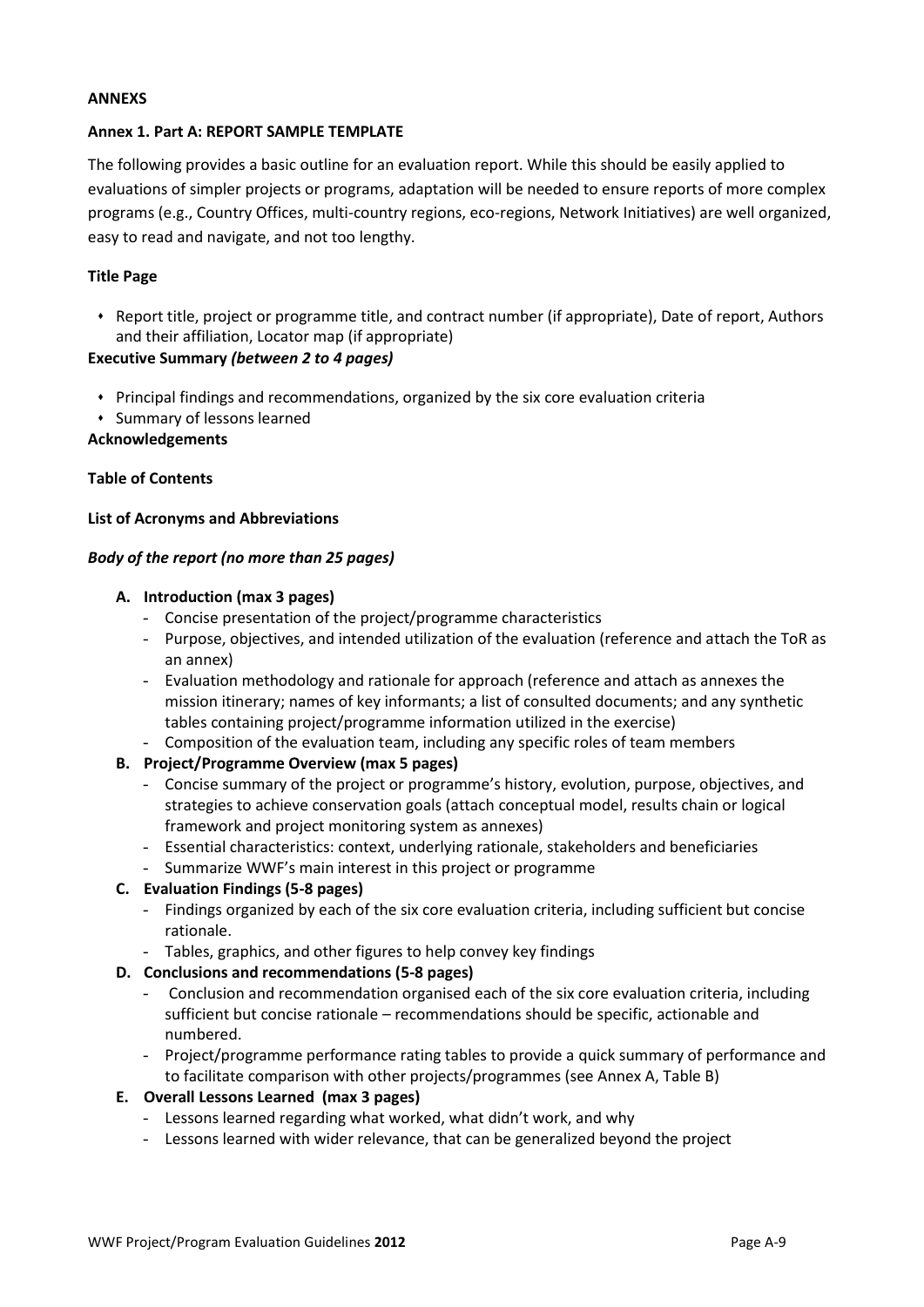#### **Annexes**

- Terms of Reference
- Evaluation methodology detail
- $\cdot$  Itinerary with key informants
- Documents consulted
- Project/programme logical framework/ conceptual model/ list of primary goals and objectives
- Specific project/programme and monitoring data, as appropriate
- Summary tables of progress towards outputs, objectives, and goals
- Maps
- Table Annex 1 Part B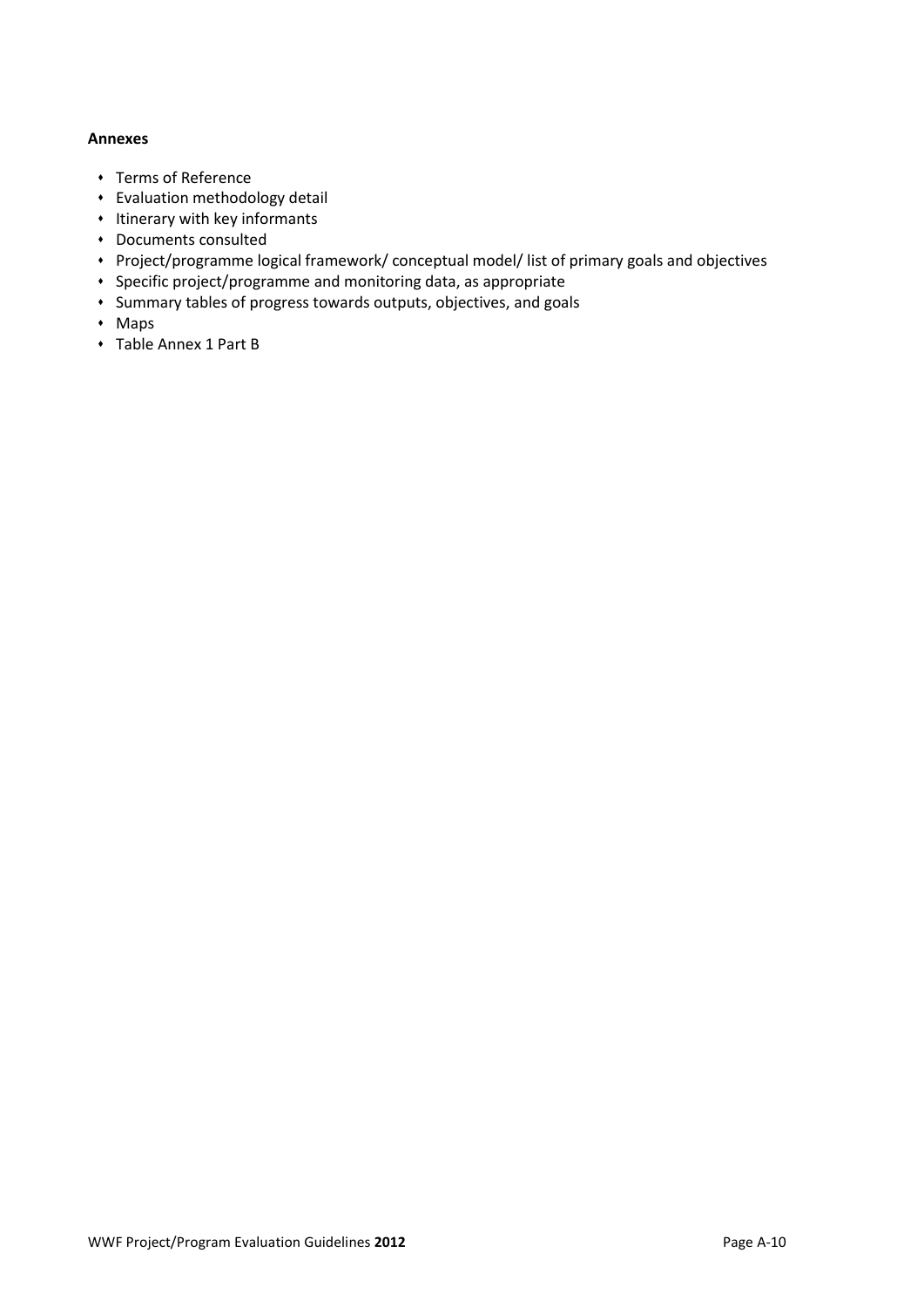### **Annex 1. Part B. EVALUATION SUMMARY TABLE** - **SCORING OF THE PROJECT/PROGRAM AGAINST THE SIX CORE EVALUATION CRITERIA**

Evaluators are to assign the project/program a Rating and Score for each criterion as follows:

- o **Very Good/4:** The project/program embodies the description of strong performance provided below to a *very good* extent.
- o **Good/3:** The project/program embodies the description of strong performance provided below to a *good* extent.
- o **Fair/2:** The project/program embodies the description of strong performance provided below to a *fair* extent.
- o **Poor/1:** The project/program embodies the description of strong performance provided below to a *poor* extent.
- o **N/A:** The criterion was *not assessed* (in the 'Justification,' explain why).
- o **D/I:** The criterion was considered but *data were insufficient* to assign a rating or score (in the 'Justification,' elaborate).

Evaluators also are to provide a brief justification for the rating and score assigned. Identify most notable strengths to build upon as well as highest priority issues or obstacles to overcome. Note that this table should not be a comprehensive summary of findings and recommendations, but an overview only. A more comprehensive presentation should be captured in the evaluation report and the management response document.

| <b>Rating/Score</b>                | <b>Description of Strong Performance</b>                                                                                                                                                                                                                                 | Evaluat<br>or.<br>Rating/<br><b>Score</b> | <b>Evaluator Brief Justification</b> |
|------------------------------------|--------------------------------------------------------------------------------------------------------------------------------------------------------------------------------------------------------------------------------------------------------------------------|-------------------------------------------|--------------------------------------|
| Relevance                          | The project/program addresses the necessary factors in the specific program context to<br>bring about positive changes in conservation targets (i.e., species, ecosystems, ecological<br>processes, including associated ecosystem services supporting human wellbeing). |                                           |                                      |
| <b>Quality of</b><br><b>Design</b> | The project/program has rigorously applied key design tools (e.g., the WWF PPMS).                                                                                                                                                                                        |                                           |                                      |
| <b>Efficiency</b>                  | 1. Most/all program activities have been delivered with efficient use of human & financial<br>resources.                                                                                                                                                                 |                                           |                                      |
|                                    | 2. Governance and management systems are appropriate, sufficient, and operate<br>efficiently.                                                                                                                                                                            |                                           |                                      |